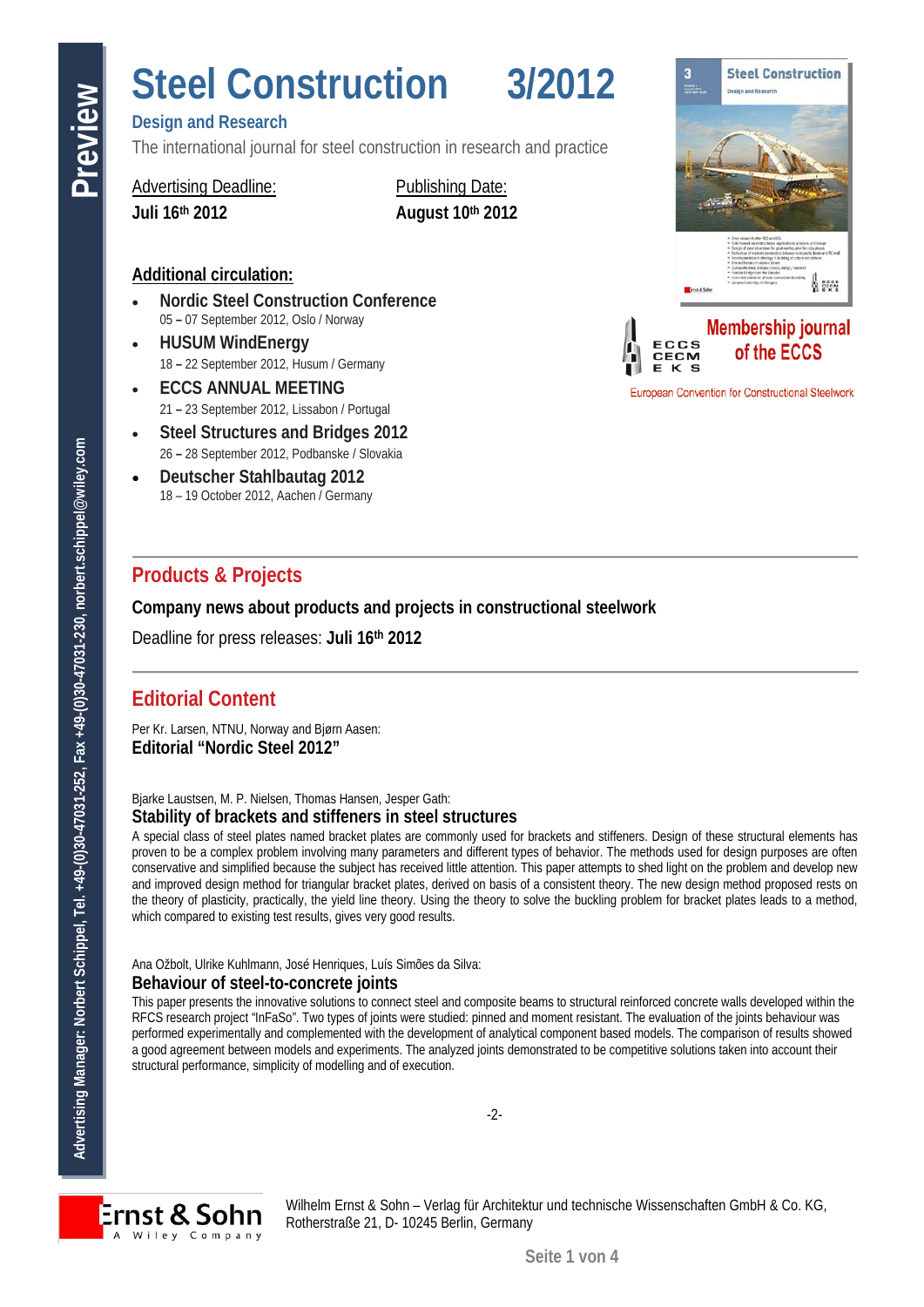#### Anja Renner, Jörg Lange:

#### **Load bearing behavior of high strength bolts under combined tension and shear**

To estimate how bolts generally behave under combined tension and shear, what influence the strength grade has and to be able to assess the validity of the old and new standard functions, bolts were tested under different combinations of tension and shear. To assure results, which not only represent the behaviour of round steel, but of a bolt as such, a test setup was developed that ensured a maximum realistic construction situation. The results of these tests are summarized in this paper.

#### Pekka O. Ritakallio:

#### **Cold formed high strength tubes for structural applications**

Cold formed hollow sections are dominating tubular construction material. Applicability of cold formed tubes is sometimes questioned because of doubts on low temperature ductility, deformation capacity of welded joints, suitability for welding in the cold formed corner, poor fatigue behavior of the corner or suitability for hot dip galvanizing. It is also claimed that by choosing hot finished tubes one can naturally avoid above mentioned risks. This study confirms that appropriate tube manufacturing yields cold formed EN 10219 tubes in Grades S355J2H – S460MH with equal or better performance than hot finished tubes. Properly made cold formed high strength tubes are available for fabrication of efficient light weight structures and can be safely used even at low temperature without above mentioned doubts.

#### Markus Schiborr, Natalie Stranghöner:

## **Experimental investigations on the application of direct tension indicators with preloaded structural bolting assemblies (System HV) according to EN 1090-2**

EN 1090-2 provides several tightening methods for preloading of bolting assemblies. One of the regulated procedures is the use of Direct Tension Indicators, so called DTIs, with lubrication according to *k*-class K0. According to the definition of *k*-class K0 the lubrication should not have an influence on the achievement of the required preloading force *Fp,C*. For this reason, the main focus of the presented investigations was placed on the influence of the lubrication on the behaviour of preloaded HV bolting assemblies with and without DTIs. The experimental investigations were carried out on the institute's own tighthening torque testing machine.

#### Diego Somaini, Markus Knobloch, Mario Fontana:

#### **Buckling of steel columns in case of fire: Nonlinear behavior and design proposal**

In case of fire the buckling strength of steel columns is strongly influenced by the distinct nonlinear material behaviour of steel at elevated temperatures. A general analytical model which explicitly includes the nonlinear material behaviour is presented and verified with full scale tests at elevated temperature. Based on test results and this general model a new model for flexural buckling applicable for the design of slender columns is developed, which allows considering nonlinear stress-strain-relationships, geometrical imperfections and load eccentricities. In addition the model can easily be extended to include local instabilities of the cross section describing the interaction between local and global buckling phenomena.

#### Rolf Kindmann, Jan Vette:

#### **General information and improvements for the design with scheduled torsion according to EN 1993-1-1**

The design rules for torsional loading according to EN 1993-1-1 are shown and discussed in this article. Afterwards the partial internal force method for I-sections, U-sections and Z-sections is presented. The verification for arbitrary internal forces is possible with this alternative method. The methods will be compared and verified by existing test results.

#### Chrysanthos Maraveas, Thomas Swailes, Yong Wang:

#### **A detailed methodology for the finite element analysis of assymetric slim floor beams in fire**

The objective of this paper is to present a detailed methodology for the three dimensional finite element analysis of asymmetric slim floor beams under fire conditions. A fully controlled solution process is suggested through a detailed step-by-step presentation of the simulation parameters that are incorporated into the model. There is an effort to cope with any asymmetric slim floor beam using the same consistent method, which is validated against two reported fire tests. Time-temperature and time-vertical displacement curves are calculated for the appropriate comparisons with experimental results showing that the suggested methodology can accurately predict the thermal and structural behavior of these beams.



Wilhelm Ernst & Sohn – Verlag für Architektur und technische Wissenschaften GmbH & Co. KG, Rotherstraße 21, D- 10245 Berlin, Germany

**Preview**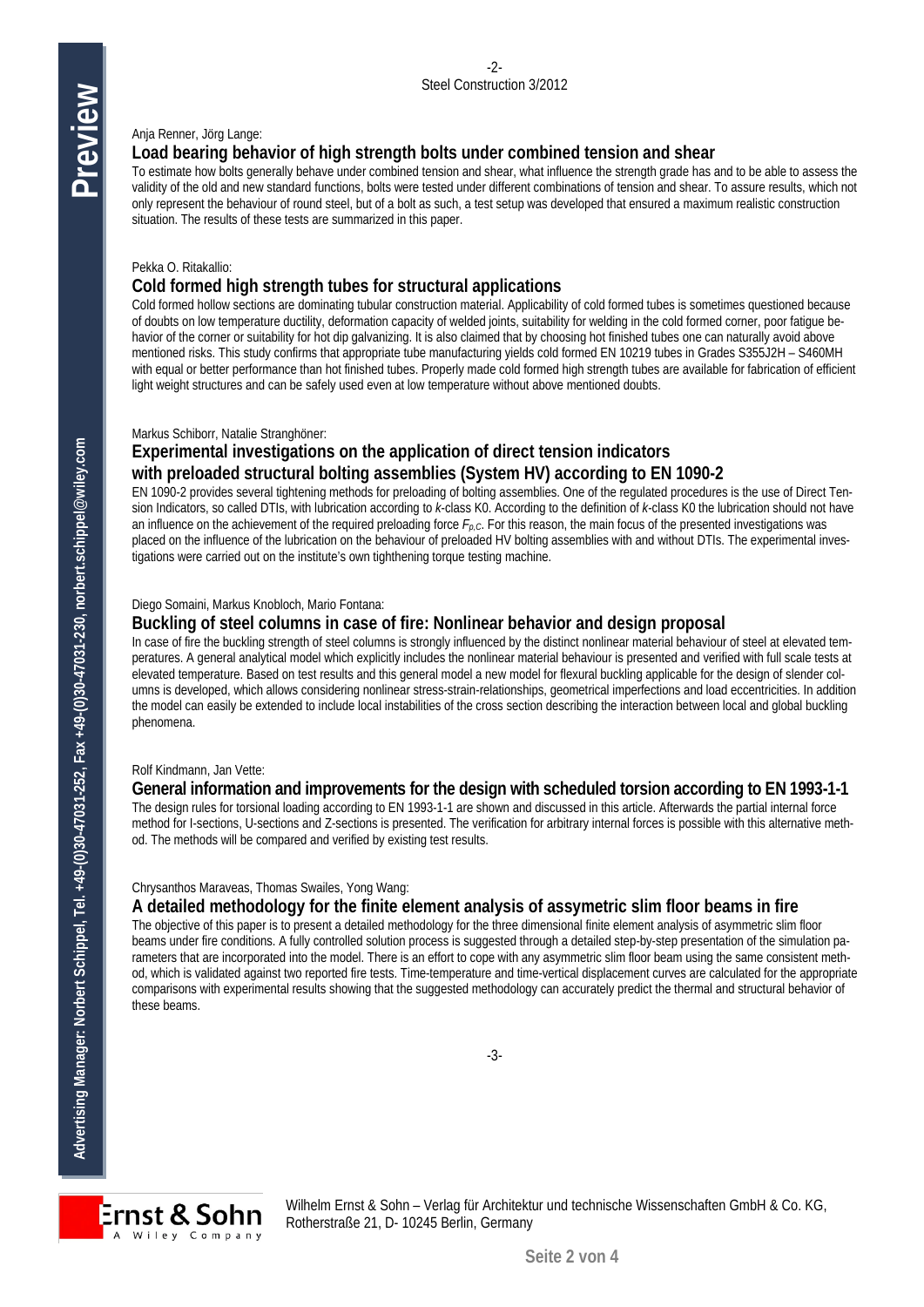# **Steel Construction**

### **Design and Research**

The international journal for steel construction in research and practice

#### **Volume 5, 2012 - 4 issues per year**

Editor: Ernst & Sohn, Berlin; Chief Editor: [Dr.-Ing. Karl-Eugen Kurrer](mailto:Karl-Eugen.Kurrer@wiley.com)

#### **Steel Construction - Design and Research**

publishes peer-reviewed papers covering the entire field of steel construction research.

#### **Steel Construction - Design and Research**

unites in one journal the holistic-oriented steel construction, which interlinks competently in the interest of resource-saving construction - with other types of construction like concrete-, glas-, cable- and membrane construction to the system-integrated steel construction.

Expert essays in **Steel Construction - Design and Research** are primary publications.

This journal is therefore aimed not only at academics, but in particular at consulting structural engineers, and also other engineers active in the relevant industries and authorities

In addition, **Steel Construction - Design and Research** informs about product innovations from the building and construction industry.

An internationally renowned editorial board assures a most interesting selection of topics and guarantees a high standard of the contributions.

**Advertision Schippel, The Control Control Control Control Control Control Control Control Control Control Control Control Control Control Control Control Control Control Control Control Control Control Control Control Con** Together with the expert journal Stahlbau (Steel Structures), being published in German at the publishing house Ernst & Sohn since 1928, Steel Construction - Design and Research, mirrors the world-wide development and the standard of knowledge in steel construction. Expert essays in both journals are primary publications. Steel Construction - Design and Research and Stahlbau (Steel Structures) are uniquely uniting the steel-construction community from research and practice on national and international levels in two complementary expert journals.

#### **Editorial board:**

- Chair: Luís S. da Silva (Portugal)
- Darko Beg (Slovenia)
- Frans Bijlaard (The Netherlands)
- Luís Bragança (Portugal)
- Dinar Camotim (Portugal)
- S. L. Chan (P.R. China)
- Paulo Cruz (Portugal)
- Dan Dubina (Romania)
- Lazlo Dunai (Hungary)
- Morgan Dundu (Rep. of South Africa)
- Markus Feldmann (Germany)
- Dan Frangopol (USA)
- Leroy Gardner (UK)
- Richard Greiner (Austria)
- Jerome Haijar (USA)
- Markku Heinisuo (Finland)
- Jean-Pierre Jaspart (Belgium)
- Ulrike Kuhlmann (Germany)
- Akimitsu Kurita (Japan)

• Raffaele Landolfo (Italy)

**Membership journal** 

**ECCS<br>CECM<br>E K S** 

- Guo-Qiang Li (P.R. China)
- Richard Liew (Singapore)
- Mladen Lukic (France)
- Enrique Mirambell (Spain)
- Kjetil Myhre (Norway)
- Kim Rassmunsen (Australia)
- John Michael Rotter (UK)
- Peter Schaumann (Germany)
- Gerhard Sedlacek (Germany)
- Bert Snijder (The Netherlands)
- Thomas Ummenhofer (Germany)
- Ioannis Vayas (Greece)
- Milan Veljkovic (Sweden)
- Pedro Vellasco (Brazil)
- Paulo Vila Real (Portugal)
- Frantisek Wald (Czech Republic)
- Riccardo Zandonini (Italy)
- Jerzy Ziolko (Poland)
- -4-



Wilhelm Ernst & Sohn – Verlag für Architektur und technische Wissenschaften GmbH & Co. KG, Rotherstraße 21, D- 10245 Berlin, Germany



**Steel Construction** 

 $\overline{\mathbf{3}}$